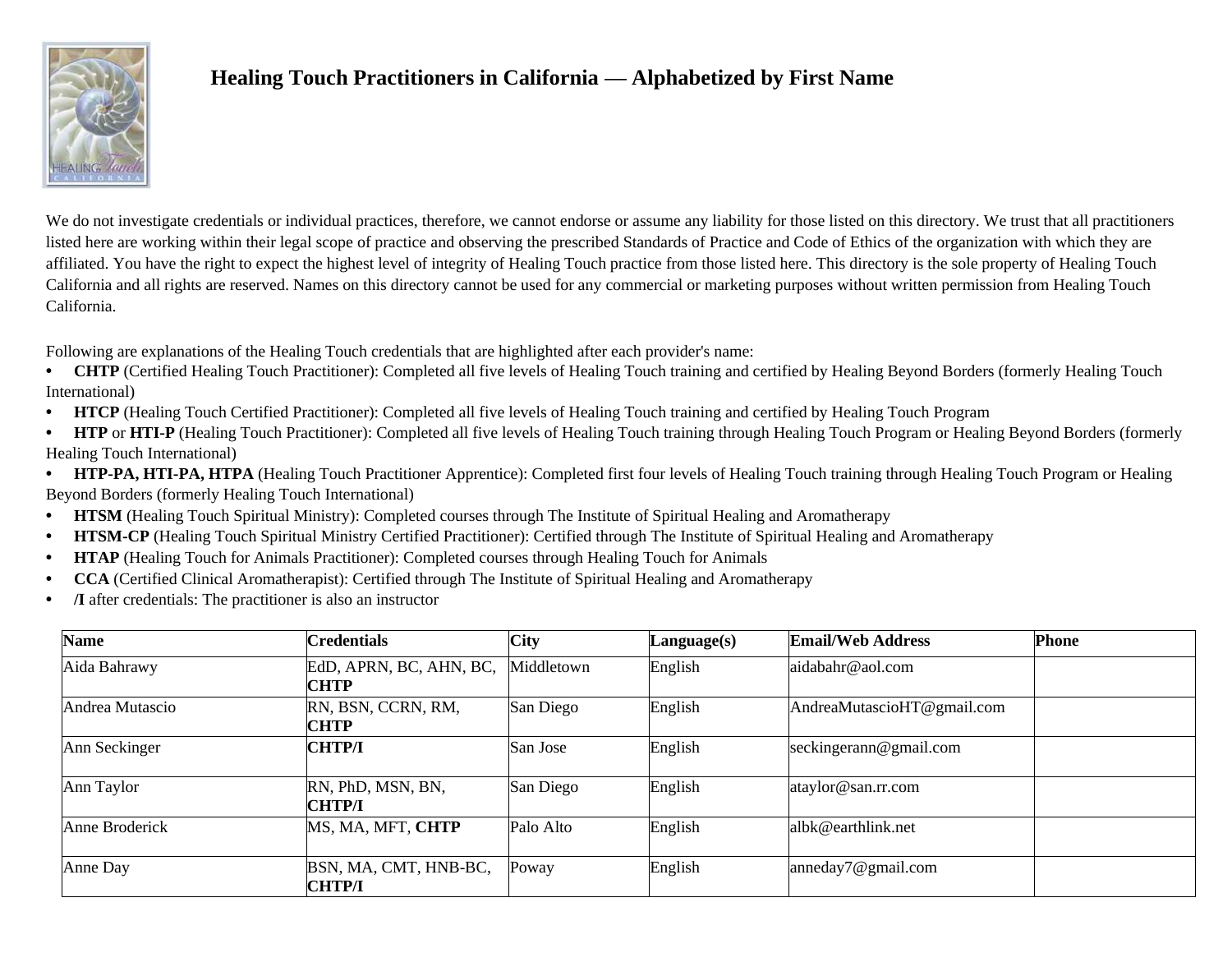| <b>Anne Mentzen</b>    | <b>CHTP</b>                                    | San Diego            | English         | ametzen9@gmail.com                |              |
|------------------------|------------------------------------------------|----------------------|-----------------|-----------------------------------|--------------|
| Aurora Brown           | RN, BSN, CHTP/I                                | Pacific Grove        | English         | ting71n6@aol.com                  |              |
| <b>Barbara</b> Pease   | RN, HTPA                                       | Sunnyvale            | English         | bvpease@yahoo.com                 |              |
| <b>Barbara Ritchey</b> | <b>CHTP</b>                                    | Santa Cruz           | English         | ritcheyfamily@sbcglobal.net       |              |
| Bernadette Sakiyama    | CHTP, HHP, CHLC                                | Bonita               | English         | buster8@cox.net,                  | 949 887-2919 |
| <b>Beth Jahncke</b>    | CHTP, HTCP, HTSM-<br>CP/I, CCA                 | Fullerton            | English         | heartlight@jahncke.com            |              |
| <b>Beverly Dixon</b>   | PhD, HTCP/I                                    | Castro Valley        | English         | beverlydixon@comcast.net          |              |
| <b>Bill Badiner</b>    | <b>HTPA</b>                                    | Sonoma               | English         | badinerimages@sbcglobal.net       |              |
| <b>Bonnie Behre</b>    | BSN, MAEd, MPA, CHTP/I San Francisco           |                      | English         | bmbehre@sbcglobal.net             |              |
| C. Jeanie Ballard      | <b>НТСР/НТАР</b>                               | San Diego            | English         | Jeanie.ballard.gmail.com          |              |
| Candace MacNair        | CMT, CHTP                                      | Santa Barbara        | English         | macnair@bigfoot.com               |              |
| Carla Wales            | RN, CHTP, HTCP                                 | Camarillo            | English         | carlamwrn@roadrunner.com          |              |
| Carol Ann Friedman     | СНТР, НТСР                                     | Palos Verdes Estates | English         | cafried@aol.com                   |              |
| Carol Jannain          | CMT, CHTP                                      | San Diego            | English         | cjannain@mindspring.com           |              |
| Carol Kinney           | BSN, HNC, CHTP, HTCP/I, San Anselmo<br>EMP/S/I |                      | English         | cskinneyenergyhealing@comcast.net |              |
| Carol Maleki           | <b>CHTP</b>                                    | Yorba Linda          | English         | carolmaleki55@gmail.com           |              |
| Carol Mills            | RN, MA, CHTP                                   | La Jolla             | English         | carolmmills@gmail.com             |              |
| Carole Sarian          | <b>BEd, CHTP</b>                               | San Diego            | English         | icare111@aol.com                  |              |
| Caroline Elliott       | BScN, RN, HTPA                                 | Monterey             | English         | cxelliott@gmail.com               |              |
| Cathy McJannet         | RN, MN, CEN, HTCP/I                            | Coronado             | English         | cathy.mcjannet@usa.net            |              |
| <b>Christine Stone</b> | <b>CHTP</b>                                    | Palm Desert          | English, French | christi $176@$ gmail.com          |              |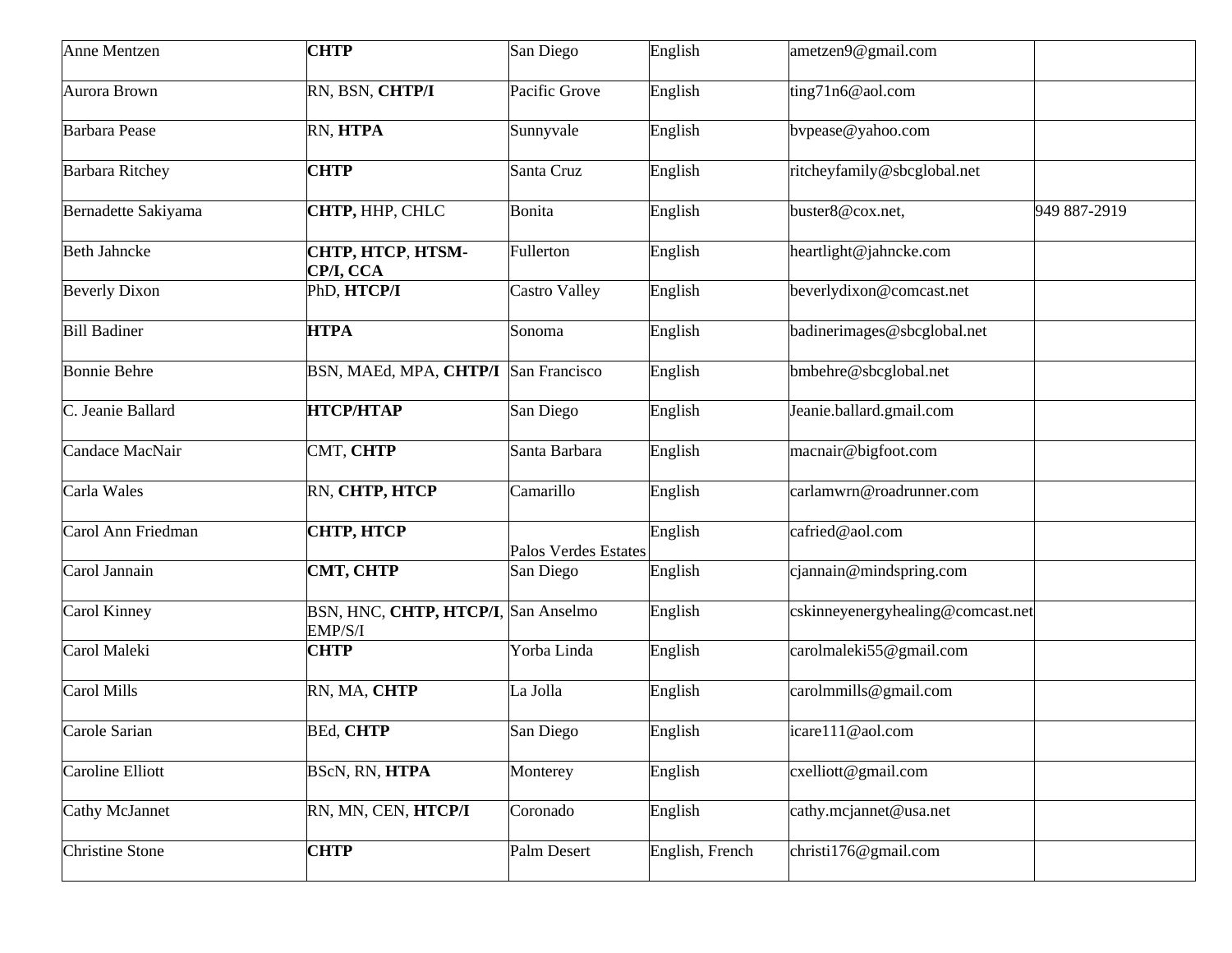| Cindy Geyer            | <b>HTSM-CP</b>                        | Dana Point              | English | cindymgeyer@cox.net                               |              |
|------------------------|---------------------------------------|-------------------------|---------|---------------------------------------------------|--------------|
| Claire D'Andrea        | RN, CCRC, CHTP                        | Carlsbad                | English | d'andrea.claire@scrippshealth.org                 |              |
| Claramae Weber         | RN, BC-HN, CCA, CHTP/I                | San Leandro             | English | clarityweb@aol.com                                |              |
| Coni McCall            | <b>HTPA</b>                           | Temecula                | English | conigoat@gmail.com                                |              |
| Cynthia Brumm          | <b>HTP</b>                            | Visalia                 | English | eaglespirit111@aol.com                            |              |
| Cynthia Willford       | RN, BA, CHTP                          | Oceanside/<br>San Diego | English | willford.cindy@gmail.com                          |              |
| Darla Fisher           | <b>HTPA</b>                           | San Diego               | English | darlafshr1@gmail.com                              |              |
| David Wolffs           | MA, CMT, CHTP                         | <b>Foster City</b>      | English | dnwolffs@aol.com                                  |              |
| Debi Simon             | <b>HTP/A</b>                          | Redding                 | English | healingtouchrdg@aol.com                           | 530 355-3669 |
| Debbie Caswell         | <b>HTPA</b>                           | Manhattan Beach         | English | dcaswell1229@gmail.com                            |              |
| Deborah Matthews-Smith | RN, CHTP                              | Alameda                 | English | rdalca@aol.com                                    |              |
| Debra Saxton           | <b>CHTP</b>                           | Carmel                  | English | d-d.saxton@comcast.com                            |              |
| Donna Bell             | RN, CHTP, HN-BC                       | Campbell                | English | bellchtp@aol.com                                  |              |
| Donna Collier          | <b>BSN, CHTP</b>                      | Bakersfield             | English | collierdj 2@bak.rr.com                            |              |
| Donna Magden           | RN, MSN, HTPA                         | San Diego               | English | dmags86@hotmail.com                               |              |
| Doris M. Thomasson     | <b>HTP</b>                            | <b>Redwood City</b>     | English | april593a@gmail.com                               |              |
| Dorothy Haad           | RN, BSN, HN-BC, CHTP, CZB Granite Bay |                         | English | dhaag1@surewest.net                               |              |
| Dorothy Honda          | <b>HTP</b>                            | Torrance                | English | kauaidottie@hotmail.com                           |              |
| Edna Blecha            | <b>CHTP</b>                           | Poway                   | English | eblecha@aol.com                                   |              |
| Elizabeth A. Blackman  | BA, HTCP, SCP, BCSBC                  | San Mateo               | English | elizabeth-ashton@att.net,<br>elizabet4-ashton.net | 408 375-8595 |
| Elizabeth E. Helms     | RN, MA, CHTP/I                        | Arnold                  | English | ElizabethHelms@mac.com                            |              |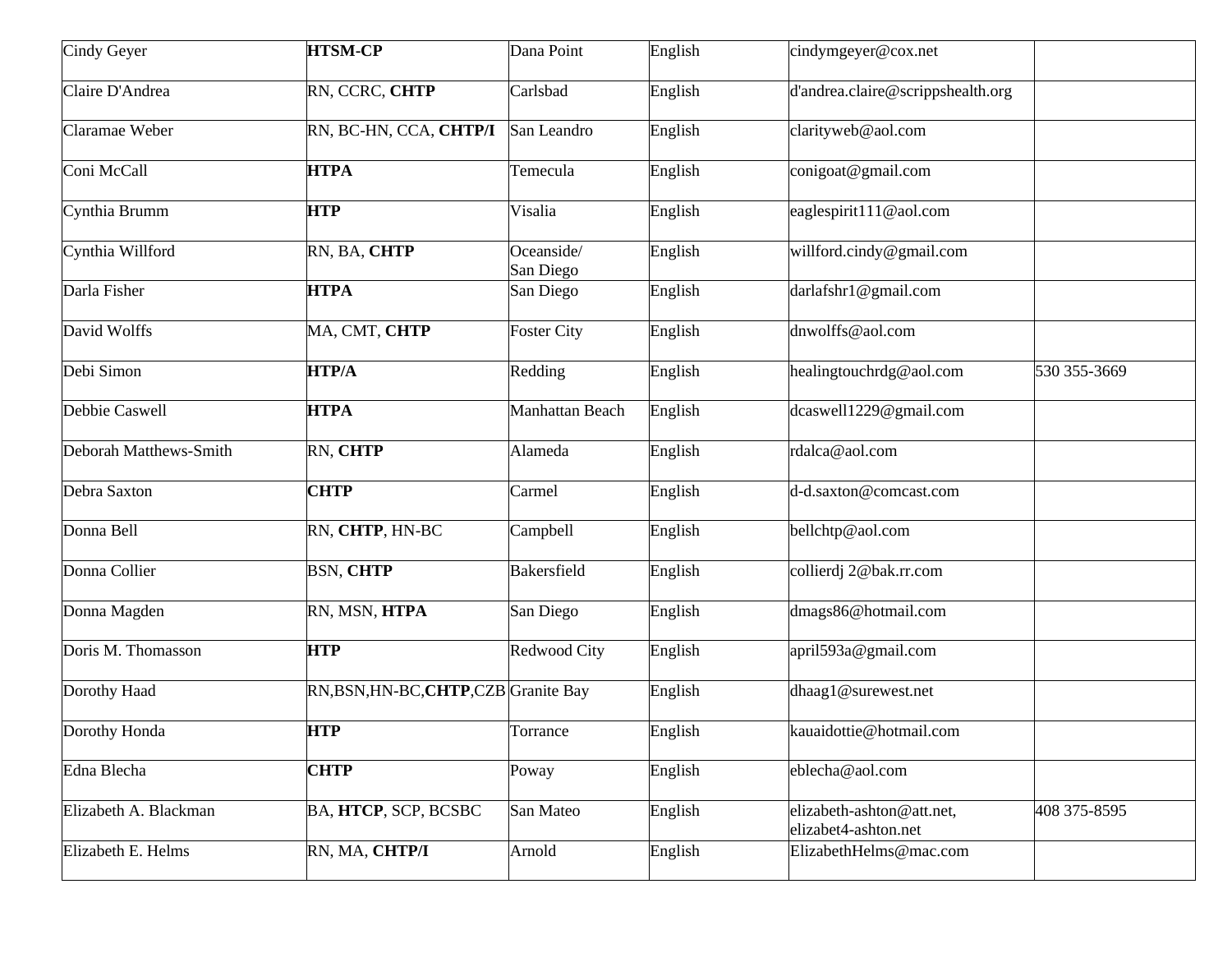| Eloisa San Petro      | <b>CHTP, CSEM</b>                        | Hayward                       | English         | EloisaSan_Pedro@hsimail.org                     |               |
|-----------------------|------------------------------------------|-------------------------------|-----------------|-------------------------------------------------|---------------|
| Emily P. Barrett      | RN, CHPN, HTCP                           | <b>Walnut Creek</b>           | English         | circletohealing@gmail.com                       |               |
| <b>Erin Martinson</b> | MDiv, CHTP                               | Ventura                       | English         | e.m.martinson@gmail.com                         |               |
| Erminia Guarneri      | MD, FACC, HTCP                           | La Jolla                      | English         | ContactUs@mimiguarnerimd.com                    |               |
| Fran Atwood           | <b>CHTP, LCSW</b>                        | <b>Imperial Beach</b>         | English         | prayfsa@aol.com                                 |               |
| <b>Frances Tomich</b> | CHTP, HTCP, HTSM                         | Long Beach                    | English         | tomich3@verizon.net                             |               |
| Gail Watanabe         | <b>BA, CHTP/I</b>                        | Lomita                        | English         | gailwatanabe342@msn.com                         |               |
| <b>Grace Gowan</b>    | CMT, HTCP                                | <b>Mountain View</b>          | English         | gracioustouchtherapies@gmail.com                |               |
| Helen Hann            | RN, MN, CHTP                             | San Mateo                     | English         | hann808@hotmail.com                             |               |
| Hilda Rodgeveller     | <b>HTCP</b>                              | <b>Rancho Palos</b><br>Verdes | English         | hildashands@aol.com                             |               |
| <b>Hope Moore</b>     | RN, MT, CHTP, HTCP                       | Cardiff                       | English         | hopemail@aol.com                                |               |
| Ilona Robinson        | RN, BSN, CHTP, CHPN                      | <b>Walnut Creek</b>           | English, German | iloro@pacbell.net,<br>www.ilonahealingtouch.com | 925 672-2829  |
| Irina Mulvey          | <b>CHTP</b>                              | Monterey, Seaside,<br>Carmel  | English         | irinamulvey@yahoo.com                           | 831 275-5447  |
| Jan Switzer           | <b>CHTP</b>                              | Carlsbad                      | English         | JanMSwitzer@gmail.com                           |               |
| Jane Jenson           | <b>CHTP, HTCP</b>                        | San Mateo                     | English         | janebjensen@gmail.com                           | 650 759-2897  |
| Jane Taniwa-Wong      | <b>HTCP, CHTP</b>                        | Pleasant Hill                 | English         | jctaniwa@yahoo.com                              |               |
| Janie Currey          | HTCP, RN, MA                             | Canyon Lake                   | English         | Janie.currey@gmail.com                          | J909 576-0797 |
| Janne Gibbs           | CHTP, FNP/RN-BC, MSN,<br>AHN-BC, HWNC-BC | Eureka                        | English         | trilliumhealingandarts@gmail.com                |               |
| Jean Mangus           | <b>HTP</b>                               | Santa Barbara                 | English         | jcamillea@gmail.com                             |               |
| Jennifer Macdonell    | RN, BSN, HTPA                            | Saratoga                      | English         | macsown@aol.com                                 |               |
| Jennifer Mager        | <b>HTPA</b>                              | San Diego                     | English         | jen395@san.rr.com                               |               |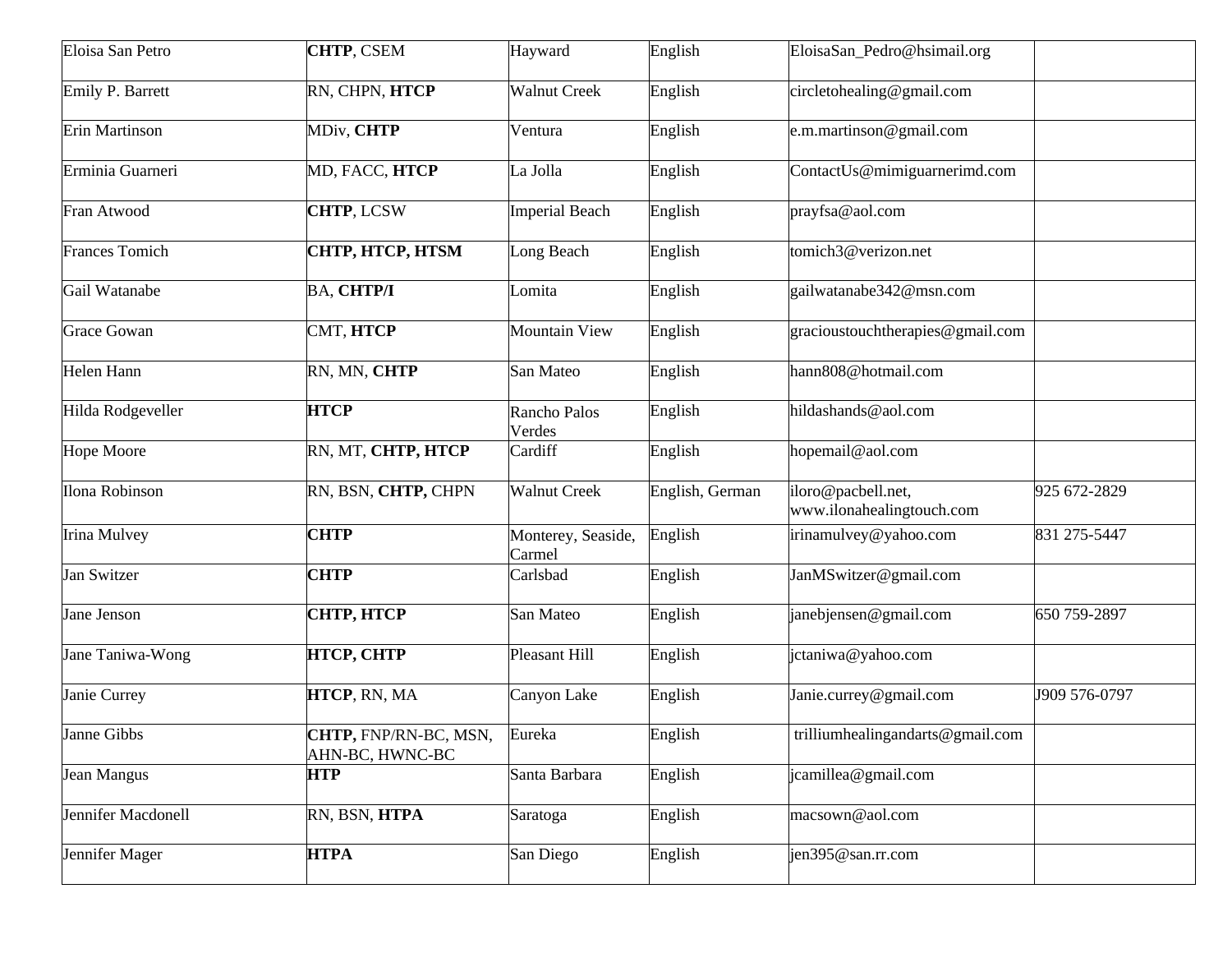| Jeri Lawson            | СНТР, НТСР                                                               | Oakland               | English          | jerilawson@mac.com             |  |
|------------------------|--------------------------------------------------------------------------|-----------------------|------------------|--------------------------------|--|
| Joan Prohaska          | <b>CHTP, EMS</b>                                                         | Los Altos             | English          | joanie@msjdominicans.org       |  |
| Joan Tweed             | CHTP, HHP                                                                | <b>Spring Valley</b>  | English          | choices4ht@cox.net             |  |
| Juanita Nuñez          | MS, BCLAD, LMT, CHTP                                                     | Chula Vista           | English, Spanish | inunez5@hotmail.com            |  |
| Judith Sweet           | RN, MS, NP, CHTP                                                         | San Francisco         | English          | judithsweet@comcast.net        |  |
| <b>Judy Reed</b>       | <b>HTPA</b>                                                              | Coronado/San<br>Diego | English          | Judy.reed@att.net              |  |
| Julie Morrison         | <b>CHTP</b>                                                              | Palo Alto             | English          | juliemorrison@aol.com          |  |
| Kara Klotz             | <b>CHTP, CAMT</b>                                                        | Pleasant Hill         | English          | karaklotz@sbcglobal.net        |  |
| Karen Fong             | RN, HTCP                                                                 | Sunnyvale             | English          | kfmaison@comcast.net           |  |
| Karen Haas-Simmons     | RN, BS, HTP                                                              | San Diego             | English          | zippydolphin@yahoo.com         |  |
| Karen McDougall        | BA, CMT, RM/I, HTPA                                                      | Stockton              | English          | massage_energy_bliss@yahoo.com |  |
| Katherina Helms        | <b>CHTP</b>                                                              | Stockton              | English          | mesha95209@hotmail.com         |  |
| Katheryn Darlington    | RN, BSN, HNB-BC, HTCP,<br>CHTP, Guided &<br>Integrative Imagery Provider | Livermore             | English          | katherynhd@att.net             |  |
| <b>Kathleen Coates</b> | <b>HTPA</b>                                                              | Nevada City           | English          | goldie@cwnet.com               |  |
| Kathryn Davis          | <b>CHTP</b>                                                              | <b>Grass Valley</b>   | English          | kmd95949@sbcglobal.net         |  |
| Kathryn Jelten         | RN, BSN, MBA, CHTP                                                       | Wilton                | English          | kjelten@frontiernet.net        |  |
| Kathy Allen            | RN, HNC, HTCP/I, SEP                                                     | San Diego             | English          | emfnurse@gmail.com             |  |
| <b>Kathy Briner</b>    | RN, BSN, HTCP                                                            | <b>Walnut Creek</b>   | English          | kbriner@yahoo.com              |  |
| <b>Kathy Turner</b>    | RN, NP, CHTP                                                             | Palo Alto             | English          | healingpartners@sbcglobal.net  |  |
| Kiki Bill              | <b>CHTP</b>                                                              | Pebble Beach          | English          | kikibill@earthlink.net         |  |
| Korie Shokmalli        | RN, BA, CHTP                                                             | Monte Rio             | English          | zepherszipper@earthlink.net    |  |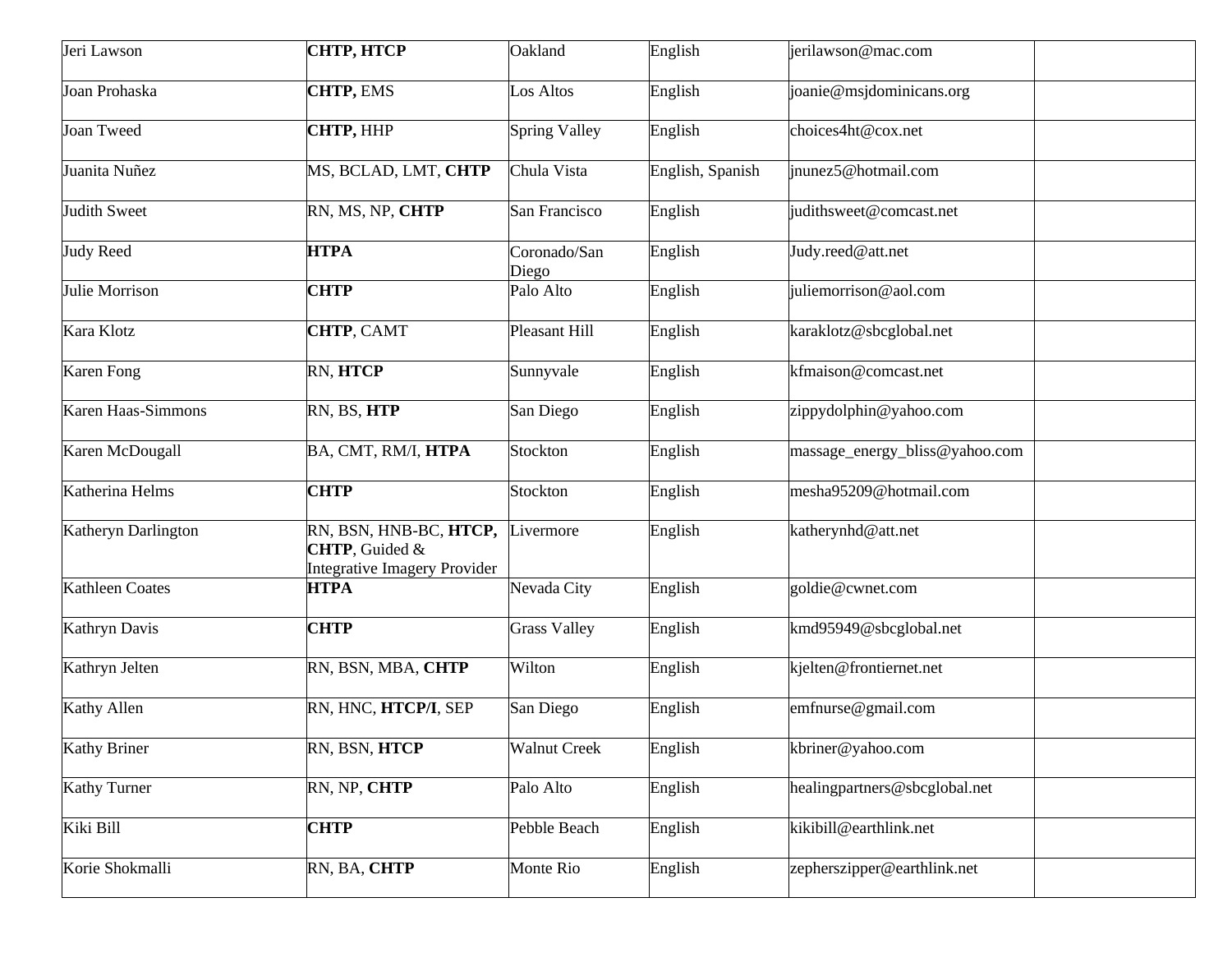| Laura Ringquist                                                                                                                                                                                                                                                  | LMT, HTSM                         | Santa Barbara | English, Spanish | laura10ringquist@hotmail.com                     |              |
|------------------------------------------------------------------------------------------------------------------------------------------------------------------------------------------------------------------------------------------------------------------|-----------------------------------|---------------|------------------|--------------------------------------------------|--------------|
| Laurie Ratto                                                                                                                                                                                                                                                     | RN, HTCP/I, CCA                   | Alameda       | English          | laurie@mindandbodymethod.com                     |              |
| Leslie Barbier                                                                                                                                                                                                                                                   | <b>HTPA</b>                       | La Jolla      | English          | Lesliebarbier@yahoo.com                          |              |
| Leslie Elmore                                                                                                                                                                                                                                                    | <b>CHTP</b>                       | Redwood City  | English          | leslie.elmore@sbcglobal.net                      |              |
| Leslie Teyssier                                                                                                                                                                                                                                                  | <b>CHTP</b>                       | San Diego     | English          | leslie@teyssier.com                              |              |
| Linda Huckabee                                                                                                                                                                                                                                                   | OT, HTCP                          | Chula Vista   | English          | lindabee100@cox.net                              |              |
| <b>Linda Poelzl</b><br>Located in the<br>Mission district,<br>Linda provides<br>Healing Touch treatments to a wide<br>range of clients. She uses the power<br>of intention to melt away tension,<br>and shift old patterns into more<br>satisfying, joyful ones. | <b>HTP</b>                        | San Francisco | English          | poelzl@earthlink.net                             | 415 282-1984 |
| Linelle L. Bell                                                                                                                                                                                                                                                  | RN, CMT, BSN, CHTP                | Saratoga      | English          | linellesb@hotmail.com                            |              |
| Lisa Golden                                                                                                                                                                                                                                                      | <b>HTCP</b>                       | Chula Vista   | English, Spanish | goldenhtp@gmail.com                              |              |
| Lisa Goodman                                                                                                                                                                                                                                                     | CNA, CHHA, HTCP/I                 | San Diego     | English          | lisa.goodman@sharp.com                           |              |
| Lisa Moreno                                                                                                                                                                                                                                                      | <b>HTP</b>                        | San Diego     | English          | morenomassage@gmail.com                          |              |
| Lisa Thompson                                                                                                                                                                                                                                                    | RN, HTP, HHP                      | San Diego     | English          | lisamct@sbcglobal.net                            |              |
| Liz Fraser                                                                                                                                                                                                                                                       | <b>BSN, CHTP</b>                  | Carlsbad      | English          | fraser.elizabeth@scrippshealth.org               |              |
| Lois Hillman                                                                                                                                                                                                                                                     | RN, HTP                           | San Francisco | English          | lhillman3@aol.com                                |              |
| <b>Loree Oberle-</b><br><b>Edwards</b><br>Loree supports<br>people with chronic<br>physical/emotional<br>dis-ease or<br>challenges to release pain, tension<br>or blocks, and achieve balance. She                                                               | RDH, MS, DD, CHTP,<br>HTCP/I, CCA | San Diego     | English          | loree@empowerpeople.com<br>www.empowerpeople.com | 858 504-2050 |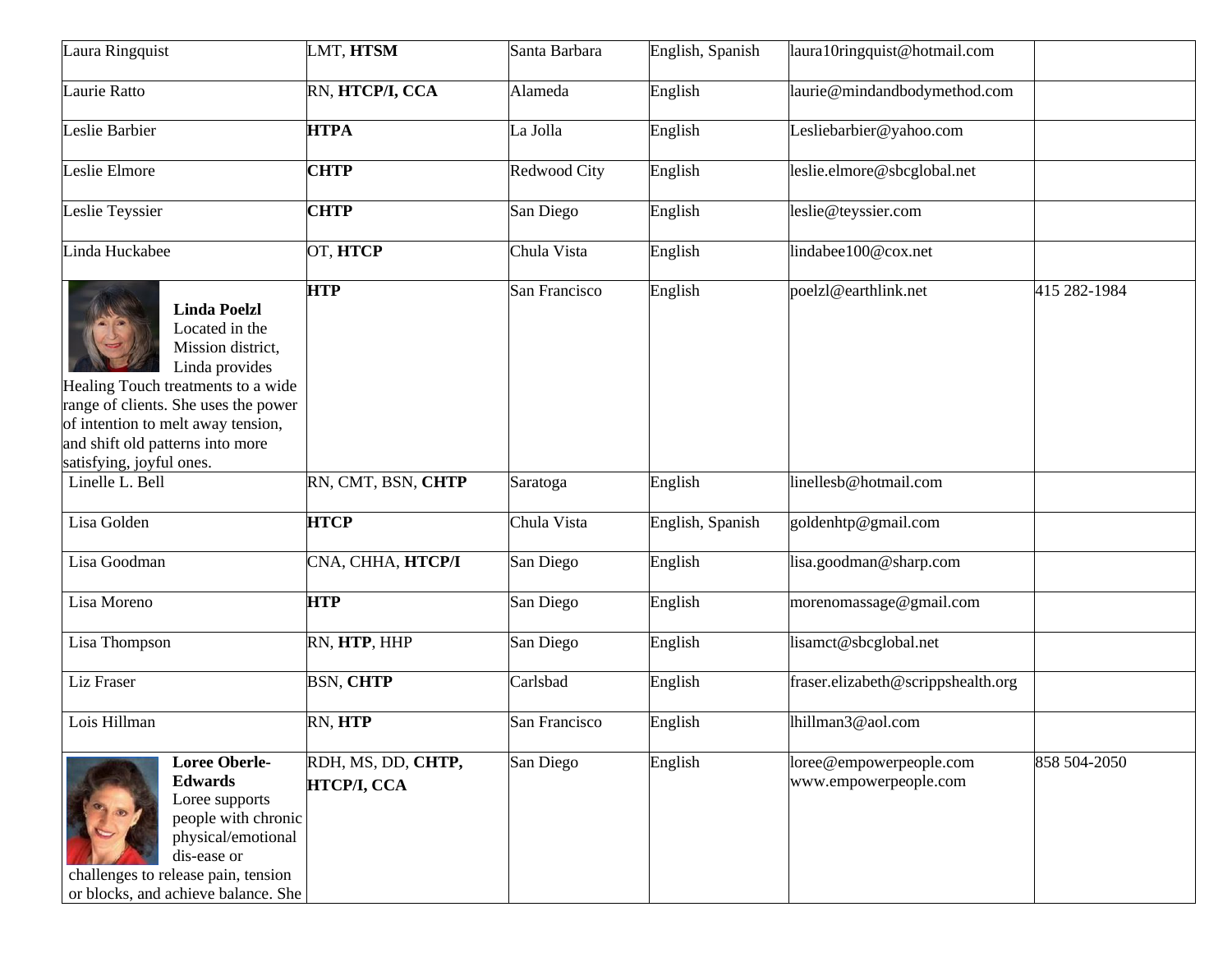| provides heart-centered healings,<br>hands-on and long distance. |                                        |                      |                  |                                                       |              |
|------------------------------------------------------------------|----------------------------------------|----------------------|------------------|-------------------------------------------------------|--------------|
| Louise Underwood                                                 | <b>HTPA</b>                            | Dana Point           | English          | louiseu@gmail.com                                     |              |
| Lynda Sayre                                                      | <b>CHTP/I</b>                          | Big Sur              | English          | lsayrebigsur@aol.com                                  |              |
| Madeleine Pilar Ferbal                                           | MA, HHP, CHTP, HTCP,<br><b>HTACP/I</b> | <b>Spring Valley</b> | English, Spanish | mpferbal@gmail.com                                    |              |
| Manjula Waldron                                                  | Ph.D., CHC, LMT, CHTP                  | Palo Alto            | English          | mbwaldron2@yahoo.com                                  |              |
| Margie Ford                                                      | CHTP, HTCP, RM                         | <b>Granite Bay</b>   | English          | HTET4u@gmail.com                                      |              |
| Margie Miller                                                    | <b>BSEd, CHTP/I</b>                    | San Diego            | English          | margiehtouch@hotmail.com                              |              |
| <b>Margot Baker</b>                                              | RN, CHTP                               | Carmel Valley        | English          | margotbaker@gmail.com                                 |              |
| Mari Kelley                                                      | RN, CNN, CHTP/I                        | Marina del Rey       | English          | mari.kelley@va.gov                                    |              |
| Mari Perla                                                       | <b>HTPA</b>                            | San Jose             | English          | mariperla@aol.com                                     |              |
| Mark Schlichting                                                 | <b>CHTP</b>                            | Alameda              | English          | mark@energetictouch.net                               |              |
| Mary McBride                                                     | <b>HTPA</b>                            | La Mesa              | English          | cricket354@juno.com                                   |              |
| Mary Silberzahn                                                  | OTR/L, CHTP                            | South Pasadena       | English          | mas102030@sbcglobal.net                               |              |
| Mary Sindicic                                                    | <b>CHTP</b>                            | Livermore            | English          | mary.healingtouch@gmail.com                           |              |
| <b>Mary Soete</b>                                                | MA, MLS, CHTP                          | San Diego            | English          | msoete@hotmail.com                                    |              |
| Mary Ann Burman                                                  | MSN, RN, PNP, HTP                      | Vallejo              | English          | sacrdspce@yahoo.com                                   |              |
| Mary Ann Slaugher                                                | RN, CHTP                               | Napa                 | English          | maryann721@gmail.com                                  |              |
| Mary Jane Aswegan                                                | RN, CHTP/I                             | Carlsbad             | English          | mj aswegan@gmail.com                                  |              |
| Maureen Griswold                                                 | <b>CHTP</b>                            | San Jose             | English          | maureengriswold@sbcglobal.net                         |              |
| Michaela Donohue                                                 | RN, MS, CHTP                           | Burlingame           | English          | michaela.donohue@gmail.com<br>www.michaeladonohue.com | 650 627-4622 |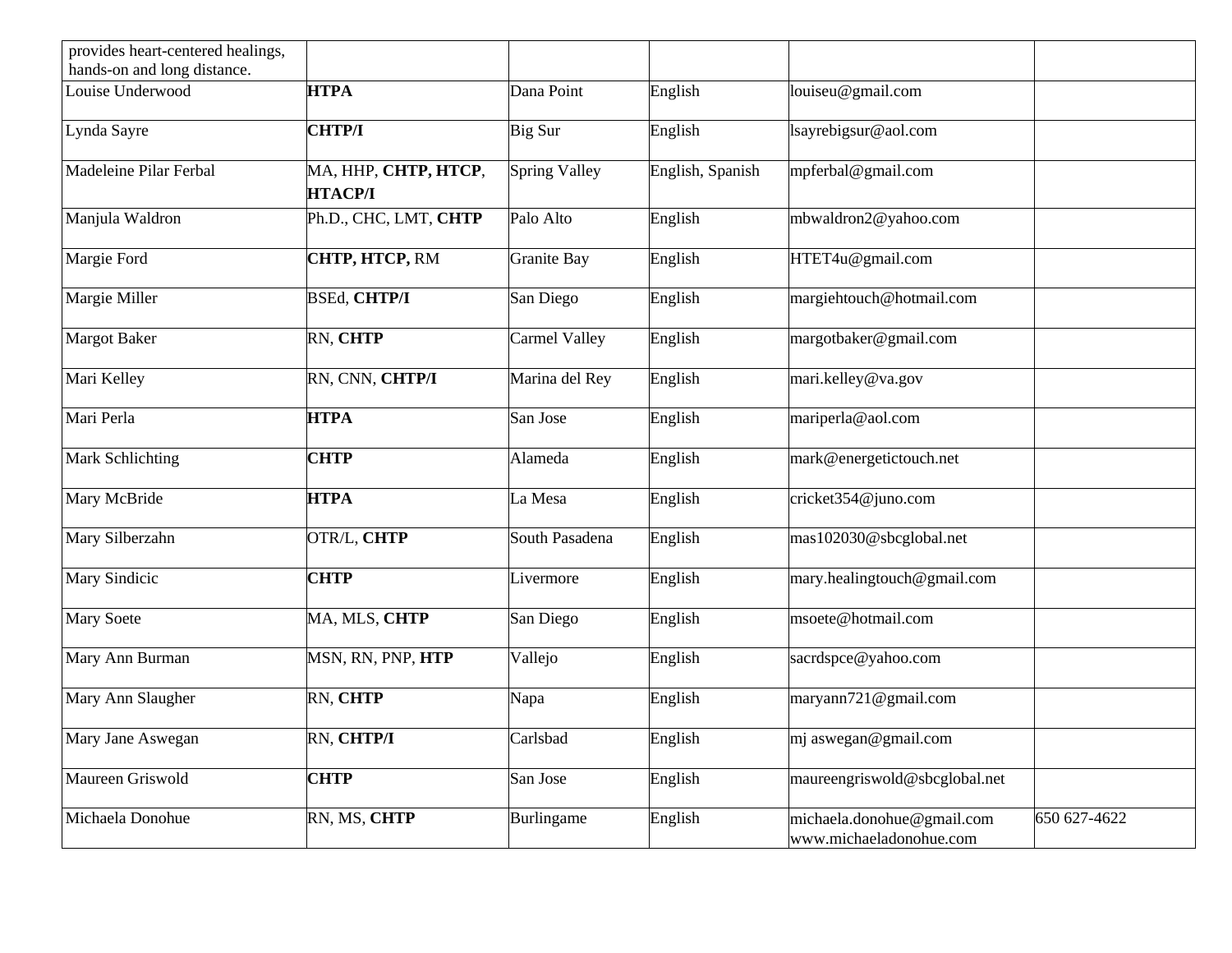| <b>Michele</b><br><b>Bernhardt</b><br>Michele<br>specializes<br>in calming clients<br>who are<br>experiencing stress or anxiety,<br>providing relief to those undergoing<br>cancer treatment, and bringing<br>focus to people seeking clarity or<br>creativity. | CHTP, RM/I                       | San Francisco                | English | michele@healing2gether.com<br>www.healing2gether.com | 415 750-1850  |
|-----------------------------------------------------------------------------------------------------------------------------------------------------------------------------------------------------------------------------------------------------------------|----------------------------------|------------------------------|---------|------------------------------------------------------|---------------|
| Michelle Lemarie-Simkin                                                                                                                                                                                                                                         | <b>CHTP</b>                      | La Jolla                     | English | domichelem@aol.com                                   |               |
| Nancy Khlafallah                                                                                                                                                                                                                                                | <b>CHTP</b>                      | Concord                      | English | blueiiis@astound.net                                 |               |
| Nanette Sagastume                                                                                                                                                                                                                                               | RN, HTCP                         | Chico                        | English | nsagastume@csuchico.edu                              |               |
| Nina Weil                                                                                                                                                                                                                                                       | <b>CHTP</b>                      | Burlingame                   | English | nina@ninaweil.com                                    |               |
| Nina Zimmer                                                                                                                                                                                                                                                     | <b>HTSM</b>                      | Goleta                       | English | nddz@aol.com                                         |               |
| Oliver Hardin                                                                                                                                                                                                                                                   | <b>HTPA</b>                      | San Diego                    | English | ufaclap@att.net                                      |               |
| Paige Bernard                                                                                                                                                                                                                                                   | RN, CHTP                         | Yorba Linda                  | English | paigefive0@yahoo.com                                 | 714 514-1095  |
| Pamela Grigg                                                                                                                                                                                                                                                    | RN, HNB-BC, CHTP                 | San Diego                    | English | Pamgrigg2@hotmail.com                                | ,602 322-9552 |
| Pamela Potenzo                                                                                                                                                                                                                                                  | BSN, RN, HNB-BC, CHTP            | Palm Springs                 | English | pam@desertzenshui.com,<br>www.DesertZenShui.com      | 760 296-2767  |
| Patricia Dear                                                                                                                                                                                                                                                   | BS, MA, CHTP                     | La Jolla                     | English | LJHealingTouch@gmail.com                             |               |
| Patricia Lang                                                                                                                                                                                                                                                   | RN, BSN, HTPA                    | Palos Verdes Estates English |         | pat.b.lang@gmail.com                                 |               |
| Patricia Pascucci                                                                                                                                                                                                                                               | <b>CHTP</b>                      | San Diego                    | English | triciashealingtouch@gmail.com                        | 619 520-8995  |
| Patricia (Trish) Wragg                                                                                                                                                                                                                                          | RN, CCRN, CHPN, CHTP/ I La Jolla |                              | English | wragg.patricia@scrippshealth.org                     |               |
| Patti Restaino                                                                                                                                                                                                                                                  | MA, HTPA                         | Oakland                      | English | 2gifthealingtouch@gmail.com                          |               |
| Pegi Black                                                                                                                                                                                                                                                      | <b>CHTP/I</b>                    | Santa Ana                    | English | pegbobbos@att.net                                    |               |
| PJ Overhold                                                                                                                                                                                                                                                     | <b>BSRN, HTPA</b>                | Danville                     | English | pjoverholt@comcast.net                               |               |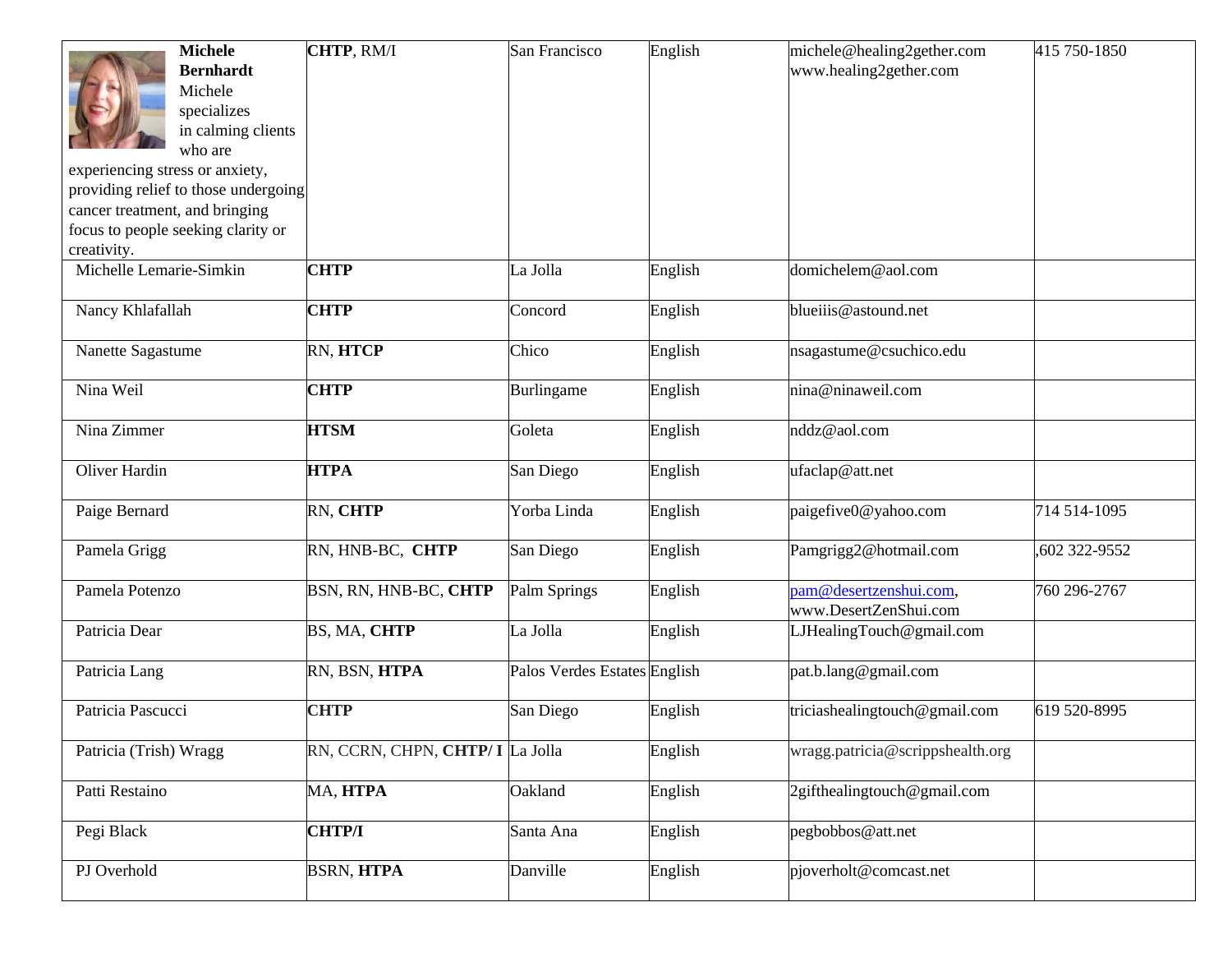| Rachelle Scilingo       | <b>HTPA</b>                            | Richmond      | English | r_scilingo@hotmail.com        |              |
|-------------------------|----------------------------------------|---------------|---------|-------------------------------|--------------|
| Raquel Koken            | <b>HTPA</b>                            | Sunnyvale     | English | kellykoken@comcast.net        |              |
| Rauni King              | RN, BSN, MIH, HN-BC,<br><b>CHTP/I</b>  | La Jolla      | English | rking487@aol.com              |              |
| <b>Rey Friel</b>        | MA, MSW, CHTP                          | Burlingame    | English | rey.friel@chw.edu             |              |
| Roberta Washburn        | MA, LSLT, HTSM, CHTP,<br><b>HTCP/I</b> | Costa Mesa    | English | Roberta4HT @gmail.com         |              |
| Sandra Bennet           | RN, HTPA                               | Burlingame    | English | bennettsc@pacbell.net         |              |
| Sarah Feine             | <b>HTCP, CHTP</b>                      | San Francisco | English | sarah@earswideopen.com        |              |
| Sheila Gholson          | <b>HTPA</b>                            | Palo Alto     | English | sheilagholson@aol.com         |              |
| <b>Shirley Smalley</b>  | CHTP, GIT                              | San Diego     | English | s.smalley@cox.net             |              |
| Sierra Marie Baker      | RN, CCRN, CHTP                         | San Diego     | English | holisticnightingale@gmail.com | 858 848-6845 |
| Sigrid Willgohs         | <b>CHTP</b>                            | Sacramento    | English | swillgohs@sbcglobal.net       |              |
| Sr. Catherine Ginther   | <b>HTCP</b>                            | Oakland       | English | mari59@comcast.net            |              |
| Stephanie Capodanno     | СНТР, НТСР                             | Millbrae      | English | stephanie-ht@att.net          |              |
| <b>Stephen Densmore</b> | <b>HTPA</b>                            | Hawthorne     | English | sdensmoreht@gmail.com         |              |
| Sue Trudeau             | CHTP, HTCP                             | Cupertino     | English | sctrudeau@aol.com             |              |
| Suellen Sleamaker       | RN, MS, CHTP, HTCP                     | San Francisco | English | suellensleamaker@gmail.com    |              |
| Summer Wedertz          | <b>CHTP</b>                            | Santa Monica  | English | summerlindaw@yahoo.com        |              |
| Susan Ackerman          | МРН, НТСР                              | Los Angeles   | English | sackerman@me.com              |              |
| Susan Copeland          | MA, Mdiv, CHTP                         | Santa Barbara | English | heartsongsb@cox.net           |              |
| Susan Desalvo-Reed      | <b>HTCP/I</b>                          | Cobb          | English | susan@energetictouch.net      |              |
| Susan Iliff             | <b>HTPA</b>                            | San Diego     | English | susan_iliff@sbcglobal.net     |              |